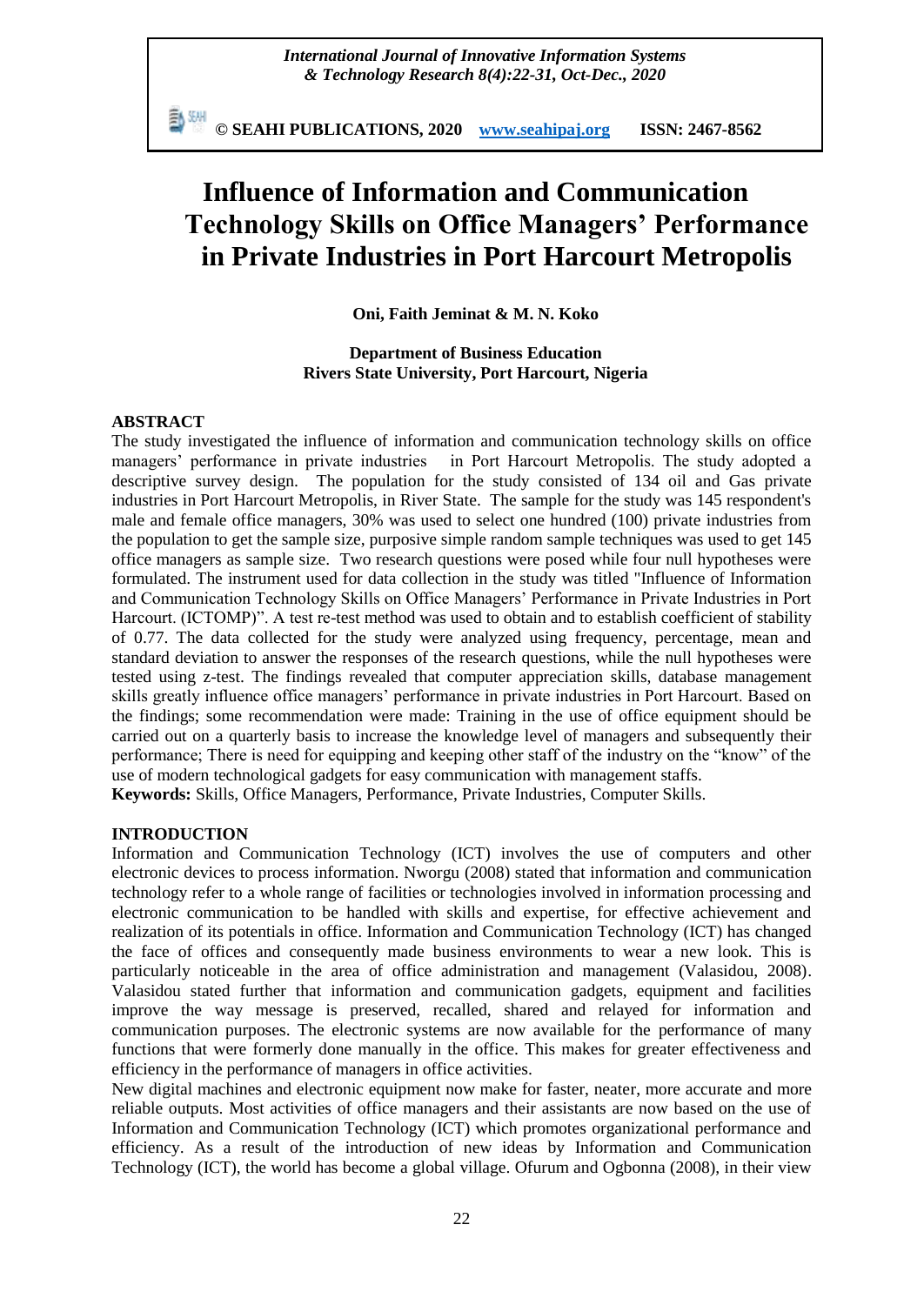stated that Information and Communication Technology (ICT) is the combination of computing, telecommunication and video techniques for the purpose of acquiring, processing, storing, and disseminating vocal, pictorial, textual and numerical information. These basic objectives of ICT are made possible through the computing, telecommunication and video techniques. The computing techniques provide the capacity for processing and storing of information; while the telecommunicating techniques provide the capacity for communicating the information to users; and the video techniques provide the capability for high quality display of images. Information and Communication Technology (ICT), according to Igbinoba (2008), refers to the use of skill in combining information and communication process and devices to obtain, analyze, store, recall and transmit accurate information from one place to another.

In this study, the researcher review Information and Communication Technology (ICT) as tools used for processing, transmitting or communicating data and information electronically. The effective use of ICT requires some peculiar skills that are essential to any activity. The possessing of the appropriate ICT skills leads to the effectiveness and efficiency in information processing, storing and disseminating of information. In the context of this work, a person is said to have acquired a skill when the person can competently and professionally finish a given piece of work at a given time with minimum errors. The possession and application of ICT skills has become indispensable in modern offices in private industries. Private industries are organizations or establishment that are owned and manage by a single individual or group of stakeholders. They are established for the sole aim of making profit. According to Chieze (2016), private industries are conglomerates of enterprises owned by group of stakeholders. They have staff capacity of two hundred staff and above. The strategic position which the office occupies in private industries, or any given organization as the information nerve centre has in turn placed major emphasis on the use of Information and Communication Technology. The universal nature of the office either in private or public sector makes it a place of action, where various functions necessary for information handling are performed, and each function involves the use of one form of technology or another (Adeshina, 2011). The author further stated that the office has been described as a place where administration, which is the management and handling of information, takes place.

According to Oyesode (2006), an office is a place (room or building) where the paper or clerical work of an organization is done. The private industries carryout their administrative, clerical and financial duties in the office. In the office in private industries today, different types of business including the small, medium and large-scale industries are relying on Information and Communication Technology (ICTs) to run their primary business operations. Devices ranging from photocopiers, computers, faxmachines, electronic communication, and image processing among others have their own intelligence and are used to perform functions more efficiently in the private industry, Eze, (2000) in Nwaiwu (2009). As pointed by Oyesode (2006), not only do these integrated systems ensure the smooth operation of basic office functions, but they increasingly provide key interfaces between management and clients in modern offices.

Business operations in private industries are getting more complex and advanced as they are now ICT- based demanding various skills from the managers. Every aspect of business operation such as communications, finance, manufacturing and engineering is experiencing great changes through the applications of ICT devices. These functions of business are now technologically based, and they require technology-based skills. ICT-based office systems represent structured methods of handling business and communication through an integrated network that may include, word processing for generating correspondence, electronic message systems for person-to-person communication, teleconferencing services, facsimile transmission, electronic filing system, on line calendar systems and links to corporate files and outside services (Eze, 2000). The major features or characteristics of ICT-based offices in private industries are that work organizations are getting increasingly flexible, process-based and multi-tasking. According to Oranu and Ogwo (2006), the growing complexities of office in private industries have made employers to seek for employees who are able to flexibly adapt, apply and transfer knowledge to different contents under varying technological conditions and to respond independently and creatively. Managers in modern offices and private industries are required to be equipped with the ICT-based office skills for easy, effective and efficient operations. The general functions of an office that are performed through ICT are gathering of information, keeping information, arranging information, giving information and protecting information.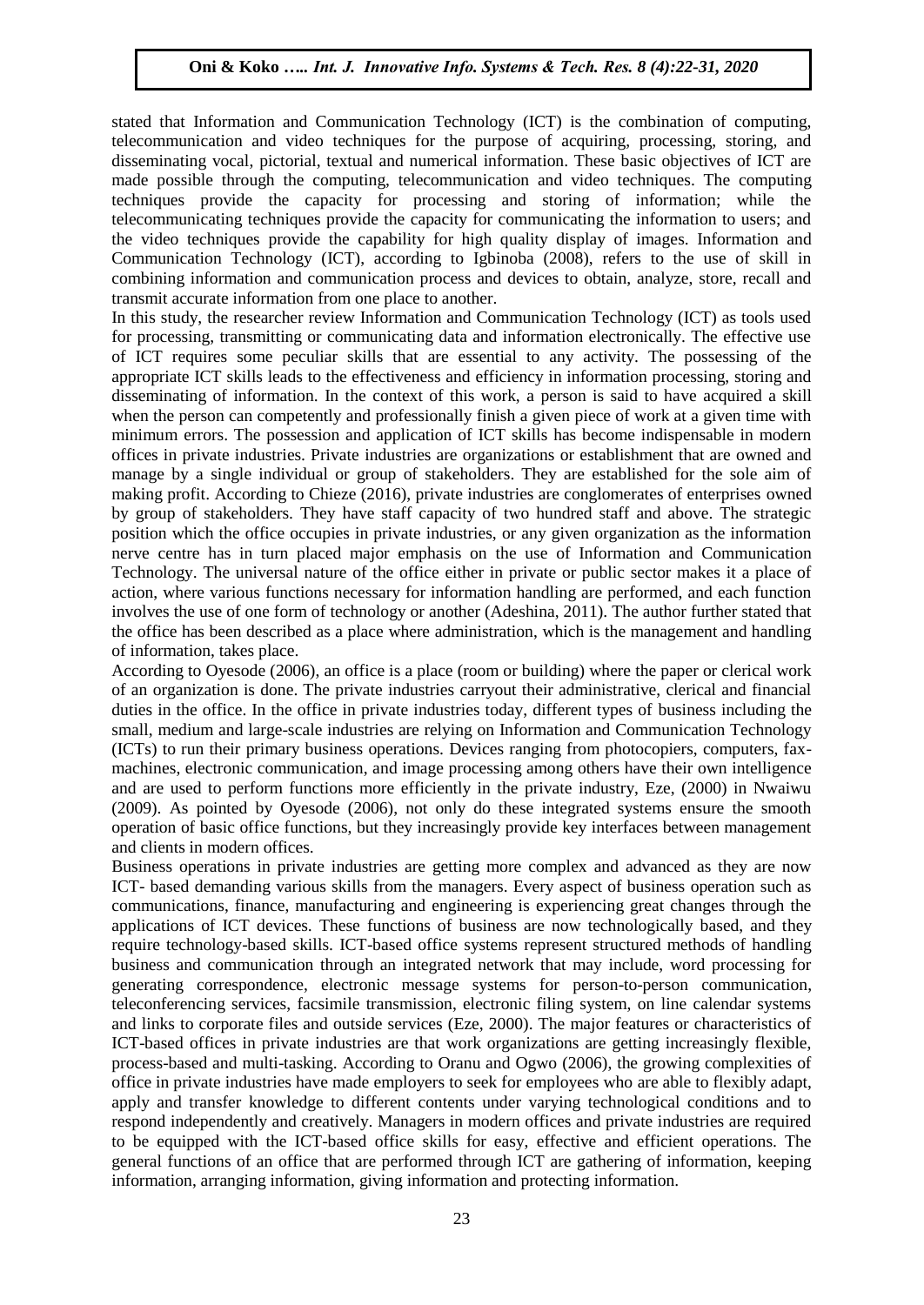An Information and Communication Technology (ICT)-based office skills, undoubtedly, offers new roles and responsibilities for managers. Such new roles mean that additional training, qualifications and skills are required from the managers (Akpomi & Ordu, 2009). In the past, the manager's functions were performed manually such that documents and records were maintained on papers, stored in files and drawers. As a result of modern office equipment, managers are requiring increasing their skills for effectiveness and efficiency. Many office functions and managerial duties which were previously done manually have been computerized. Atakpa (2010) stated that managerial functions everywhere in the world have undergone a lot of technical changes. Thus, the diversities of these office technologies require the managers to possess new skills to enable them to be relevant in the industries.

The introduction of Information and Communication Technology (ICT) in industries and organizations would make managers work more interesting and more productive. Typewriters are disappearing in favour of word processors, and spreadsheets are replacing calculators. Information and Communication Technology ICT has changed the equipment and work groups behaviour in offices. Of course, no manager today would like to work in an industry where information processes and administrative work are still done manually (Oni, 2001). According to Mayer in Azih (2013), a manager is an executive who plans, organizes, directs, controls and actualizes organizational goals. He is an executive who has the mastery of office skills and ability to assume responsibility without direct supervision. The manager displays initiative, exercise judgment and takes decisions within the scope of company's authority. A qualified manager should have a wide knowledge of business insight, versatile knowledge in accounting, personnel, office practice, and communication and knowledge of the operation of all departments within the organizations where he or she works. The employability prospect of the manager depends largely on the work skills acquired for employment.

To meet the challenges of ICT-based office, managers would need to possess skills in computer appreciation, office communication and data based management skills for effective operations of ICTbased equipment and facilities (United Nation Educational Social and Cultural Organization, UNESCO and International Labour Organization, ILO 2004). A database management system (DBMS) skill is the ability to organize large numbers of records in a database. Adesina (2006), stated that database help in the collection of a considerable volume of data, which are verified, stored, retrieved and updated on regular basis. It is a collection of programs that allow users the ability to create, query and modify the structure in the database and to control access to it. Database is used for keeping personnel records, customer's records and assets records. Office communication, these are central nervous systems of today's organizations which the manager ought to acquire the skills in other to operate them. Examples are electronic mail (e-mail), voice mail, bulletins board systems, and facsimiles which allow organizations to send messages in text, video, or voice form or to transmit copes of document and to receive it in seconds, not hours or days. Office communications system enhances the communications and coordination among work groups and organizations. It also helps to reduce the flow of paper messages, letters, memos, documents, and reports that either flood many offices and postal systems (Ayandele & Adeoye, 2010). A computer appreciation skill, according to Ugwuanyi (2009), involves having the basic understanding of what computer is and how it can be used as a resource material. Managers should be sensitized enough to be able to use these innovations, for examples, the internet, they should be able to use basic applications as word processing, spreadsheet, electronic mails, and possibly more advanced ones such as presentations.

Management is the process of organizing people and resources efficiently so as to direct activities towards common goal and objectives. In addition, Eksteen (2003) in Makhura (2011) observes that management of those functions required for effective business operations to ensure smooth day-to-day operations of an industry. Management in the context of this study involves the control of office activities, and other related administrative activities in the industry. The administrative machinery for any organizational system must be based on certain basic principles which, according to Amebenomo (2009), are principles of good documentation and negotiation techniques, principles of decision making and problem solving. The author further noted that these principles constitute very important aspects of administrative functions, and that every manager must work for effective communication in the organization he or she administers.

Managers' performance refers to the ability of the manager to take effective decisions and display initiatives in judgment within the company's authorities. The effectiveness of this function can only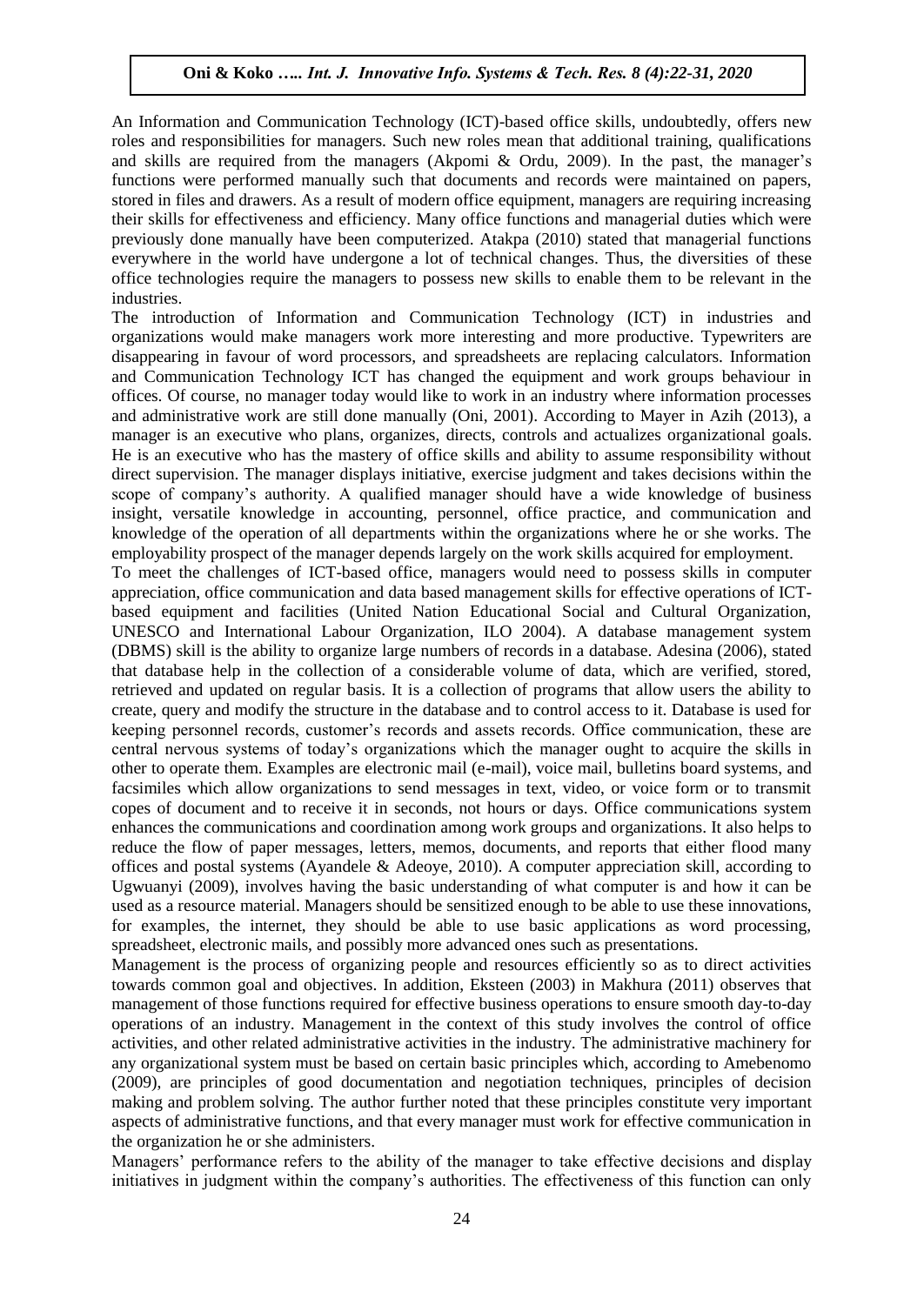be facilitated by using ICT facilities such as telephone, computer networking and e-mail, among others in processing, managing and disseminating timely and accurate information for organizational decision making and problem solving. Adesina (2006) opined that qualified managers should possess a wide knowledge of Business management, versatile knowledge in accounting, personnel, office practice and knowledge of the operation of all departments for effective operational performance. This implies that managers who acquired word processing and data management skills can use advanced hardware's to manipulate words, sentences and paragraphs as well as organize large number of data which are verified, stored, retrieved and updated on regular basis. Private industries are those industries in which the owner or promoter performs many of the specialized functions of management such as production, planning, controlling, employing, supervising, coordinating and costing, etc. It is an industry in which there is personal face to face relationship between the management and the worker. Amebenomo (2009) provides that private industries are those companies whose total assets in capital requirements, plant and working capital are less than five hundred million and employing fewer than one hundred and fifty workers. It includes factories or non-factory establishment.

In terms of its characteristics, Eze (2000) stated that private industries owners handle or supervises the financing, production, marketing and personnel of the industry. For Jacci (2008), decision making process in private industry are more often subjective rather than on any rational analysis, and that the manager does not raise short- or long-term capital needs of the business from the organized financial market. This gives private industries limited asses to the use of ICT gadgets. Incidentally, the poor and unreliable ways office processes are being conducted especially manually in private industries suggest that managers may not have the required skills for ICT-based offices. In view of the inadequacies in communication, documentation and information processing in private industries in Port Harcourt, it is doubtful if managers in private industries are skilled enough in the use of ICT for their work and service delivery.

#### **Statement of the Problem**

The manager, due to the nature of his work has remained to be a key player in the success of achieving organizational goals and objectives. Many private industries relied on the manager's abilities for the achievement of their organizational goals and objectives (Nwaokwa & Okoli, 2012).There are a lot of forces such as act of insubordination, attitude of subordinate and superordinate, staff behaviour, market competition, efficient service delivery, technology and quality management, which are drivers to organizational changes in the present day industries. Every manager in industries needs correct facts and accurate information for appropriate and beneficial decision making and hence makes the role of a manager tasking (Akpomi & Ordu, 2009). Therefore, the need for technological and human support for the office manager from the organization where he/she work is much desirable.

Today, the efficient and effective performance of office managers in the organization depends on the optimal utilization of the office technologies as well as the knowledge and skills of information and communication technology in manipulating the available office technologies. The emergence of modern office ICTs has reduced the tedious tasks of repeating tasks several times. There analog nature of production, reproduction, storage and retrieval of information has been removed by the presence of the ICT (Fry et. al., 2009). This implies that ICT skills if utilized by office managers will in management of data, dissemination of information, organization of meetings, sending and receiving of information without much delay, documentation of document among others are effectively carried out. However, development of office technologies which resulted in the creation and use of computers and software programmes (Malavia & Gogia, 2010). The output of the present-day office managers is quite higher if compared with that of the old-time manager. This is evident if the benefits of using these information and communication technologies such as the use of teleconference, emails, fax devices, google meet and zoom for meetings, Whatsapp, Facebook, the zimbra and internet were viewed as factors maximizing the managers general output. Also, Boseni (2013) opined that the usage of computer telecommunication and video techniques by office managers in management process positively and significantly enhance production of public and private sectors in Nigeria.

Literature available to the researcher shows that there is no empirical evidence to the fact that information and communication technology skills influence performance of office mangers especially in private oil industries. It is based on these observe conditions that this study sought to examine the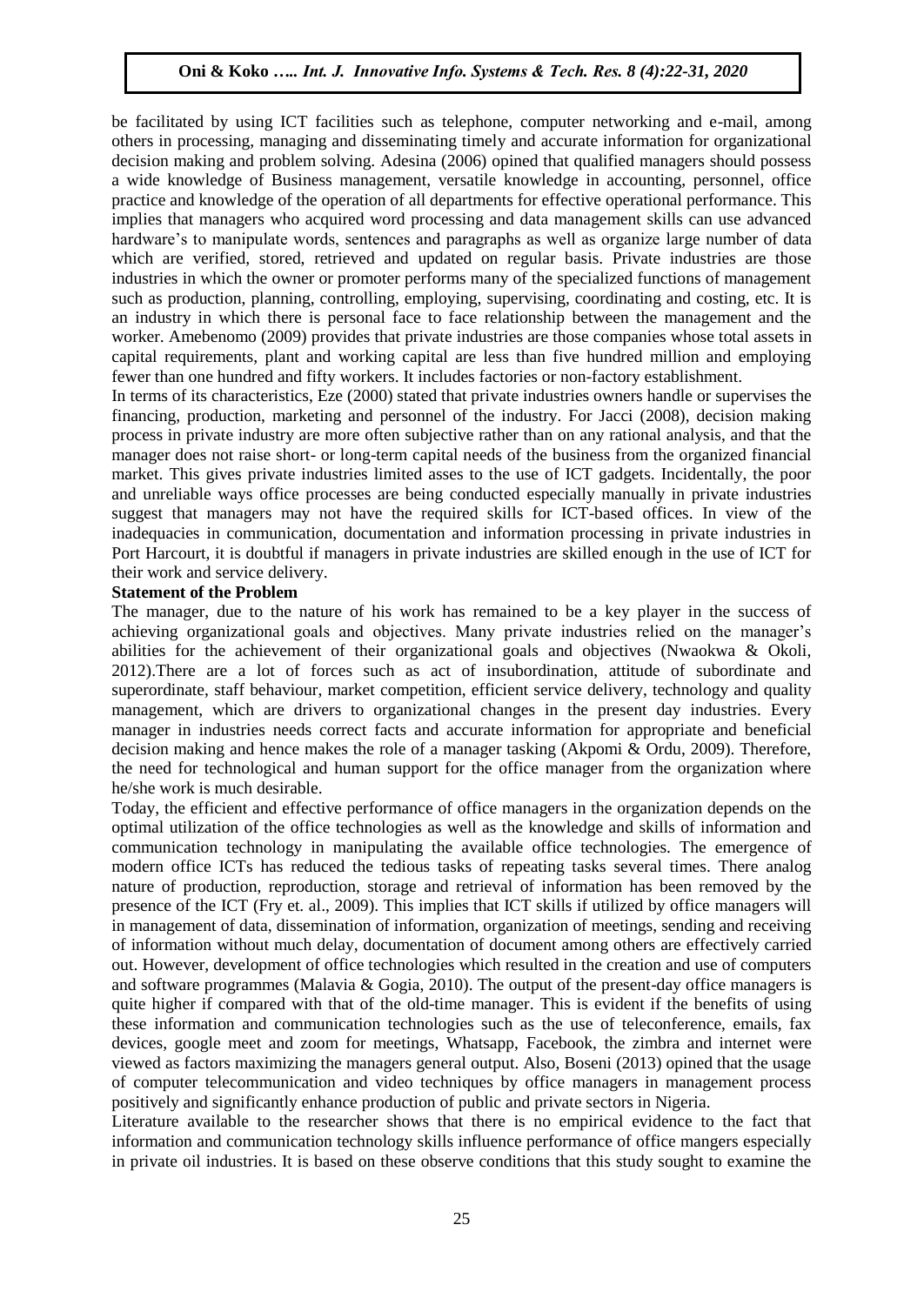influence of information and communication technology skills on office managers' performance in private industries in Port Harcourt Metropolis.

## **Purpose of the Study**

The main purpose of this study was to evaluate the influence of information and communication technology skills on office managers' performance in private industries in Port Harcourt Metropolis. Specifically, the study sought to:

- 1. Determine the influence of computer appreciation skills on managers' performance in private industries in Port Harcourt Metropolis.
- 2. Determine the influence of database management skills on managers' performance in private industries in Port Harcourt Metropolis.

### **Research Questions**

The following research questions guided the study:

- 1. How do computer appreciation skills influence managers' performance in private industries in Port Harcourt Metropolis?
- 2. How do database management skills as an aspect of information and communication technology skills influence managers' performance in private industries in Port Harcourt Metropolis?

#### **Hypotheses**

The following null hypotheses formulated were tested at 0.05 level of significance.

- 1. There is no significant difference in the mean ratings of male and female managers on the influences of computer appreciation skills on managers' performance in private industries in Port Harcourt Metropolis.
- 2. There is no significant difference in the mean ratings of male and female managers on the influence of database management skills on managers' performance in private industries in Port Harcourt Metropolis.

#### **METHODOLOGY**

The study adopted the descriptive research survey design. The population of the study comprised all the managers in oil industries in Port Harcourt Metropolis. As at the time of this study, there were 334 office managers in private oil industries in Port Harcourt Metropolis according to Rivers State Yellow Pages Directory (2018-2019) edition. Multistage sampling technique was used in selecting the sample size for the study. Stage 1 was the adoption of purposive sampling technique to select registered office managers. At stage 2, stratified random sampling technique by proportion method was used to select male and female managers from registered managers. At stage 3, simple random sampling technique was used to select male and female office managers. Hence, a sample size of 145 office managers comprising of 101 male and 45 females were selected and used for the study. The instrument for this study was a self-structured questionnaire developed by the researcher titled "Influence of Information and Communication Technology on Office Managers' Performance in Private Industries (ICTOMP)". The instrument was design in the pattern of Likert-5-point rating scale Strongly Agree (SA), Agree (A), Disagree (D) and Strongly Disagree (SD) with numerical values of 4, 3, 2 and 1 respectively. The reliability coefficient of the instrument was established to be 0.86 using Pearson Product Moment Correlations (PPMC). Data collected were analyzed using mean and standard deviation to answer the research questions while hypotheses were tested at 0.05 level of significance using z-test. Any value equal or greater than 3.50 was regarded as Strongly Agree, any value from 2.50-3.49 was Agree, and value from 1.50-2.49 was Disagree and any value from 0.50-1.49 was Strongly Disagree. A null hypothesis was accepted if calculated z-value is less than the critical value of z, and not accepted when calculated z-value is equal to or greater than the critical valued of z.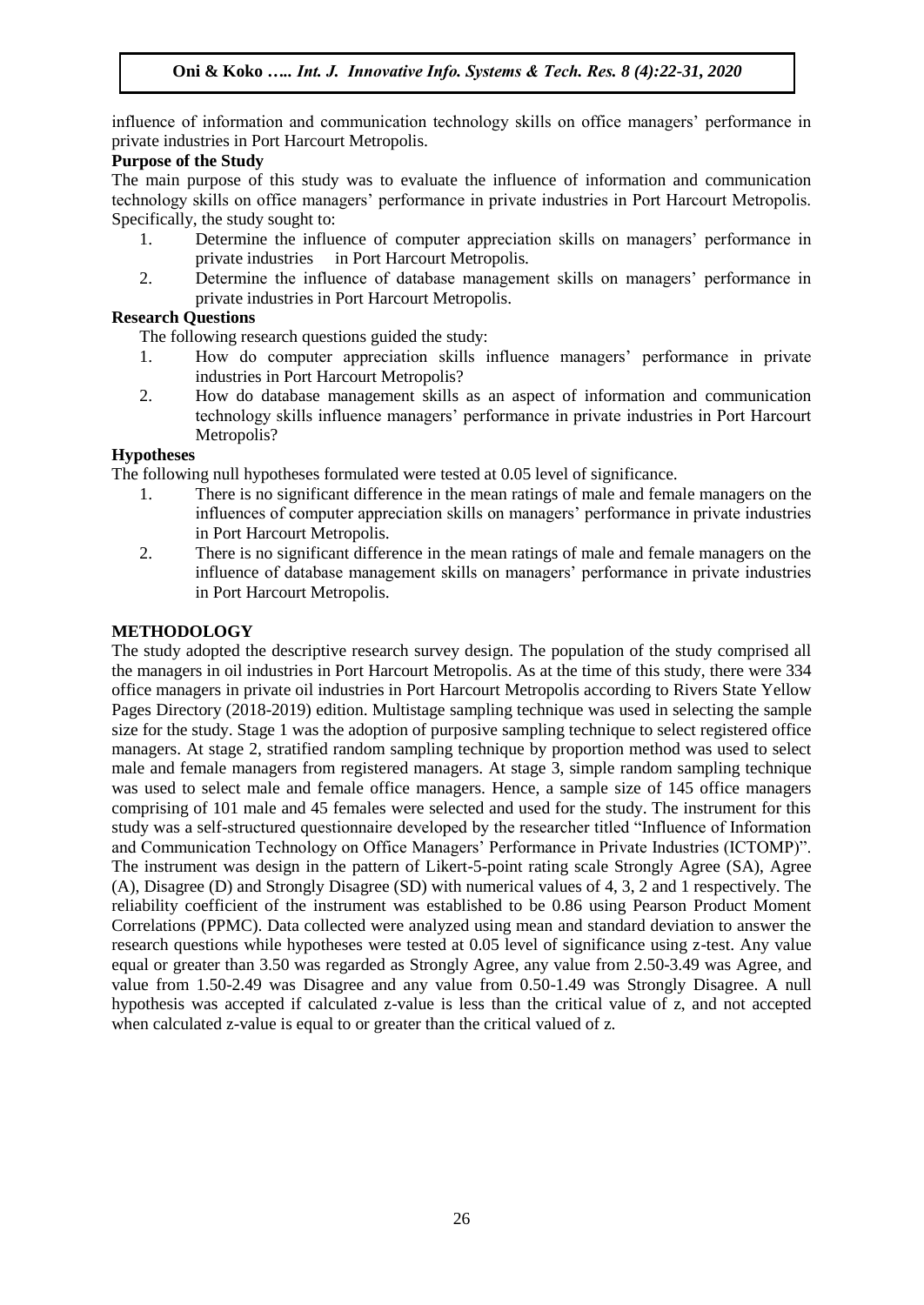## **RESULT**

The result of the study was presented as follows:

**Research Question 1:** *How do computer appreciation skills influence managers' performance in private industries in Port Harcourt Metropolis?*

**Table1: Mean Score and Standard Deviation on the Influence of Computer Appreciation Skills on Managers' Performance in Private Industries**

| S/N            | <br><b>Item Statement</b>                                         |                  | Male ( $N_1 = 101$ ) |                          | Female $(N_2 = 44)$ |                 |                   |
|----------------|-------------------------------------------------------------------|------------------|----------------------|--------------------------|---------------------|-----------------|-------------------|
|                |                                                                   | $\overline{X}_1$ | SD <sub>1</sub>      | <b>RMK</b>               | $\overline{X}_2$    | SD <sub>2</sub> | <b>RMK</b>        |
| $\mathbf{1}$   | Ability to use fundamental interface<br>computer segments.        | 3.57             | 0.87                 | Strongly<br>Agree        | 3.81                | 0.60            | Strongly<br>Agree |
| $\overline{2}$ | Ability to Boot and shut down PCs                                 |                  | 1.03                 | Strongly<br>Agree        | 3.66                | 0.80            | Strongly<br>Agree |
| 3              | Ability to introduce PC programs<br>and delicate products         | 2.77             | 0.69                 | Agree                    | 3.42                | 0.77            | Agree             |
| $\overline{4}$ | Ability to store and recover reports<br>in the PCs                | 3.60             | 0.77                 | Strongly<br>Agree        | 2.94                | 1.02            | Agree             |
| $\mathfrak{S}$ | Ability to print document                                         | 3.76             | 0.80                 | Strongly<br>Agree        | 2.77                | 1.03            | Agree             |
| 6              | Ability to demonstrate file<br>documents                          | 3.45             | 1.11                 | Agree                    | 3.14                | 0.69            | Agree             |
| 7              | Ability to utilize the PC consoles<br>productively                | 3.98             | 1.02                 | Agree                    | 3.80                | 0.68            | Strongly<br>Agree |
| $8\,$          | Ability to use the guide home keys                                | 2.83             | 0.69                 | Agree                    | 3.93                | 0.73            | Strongly<br>Agree |
| 9              | Ability to show right development<br>of fingers along the columns | 3.08             | 0.80                 | Agree                    | 3.75                | 0.88            | Strongly<br>Agree |
| 10             | Ability to hit a specific key with the<br>right finger            | 3.77             | 0.64                 | Strongly<br>Agree        | 2.88                | 0.80            | Agree             |
| 11             | Ability to scan a document                                        | 3.60             | 1.01                 | Strongly<br>Agree        | 3.41                | 1.01            | Agree             |
| 12             | Ability to associate PC parts and<br>hard products                | 3.71             | 0.73                 | Strongly<br>Agree        | 3.73                | 0.84            | Strongly<br>Agree |
|                | <b>Average Mean/SD</b>                                            | 3.51             | 0.85                 | <b>Strongly</b><br>Agree | 3.44                | 0.82            | <b>Agree</b>      |

Source: *Researcher's Field Survey, 2020*

Results from Table 1 show the mean response on how computer appreciation skill influences managers' performance in private industries in Port Harcourt Metropolis. The result shows that the respondents (male managers) of private oil and gas industries in Port Harcourt Metropolis strongly agreed on item 1, 2, 4, 5, 10, 11 and 12 as a way through which computer appreciation skill influence managers' performance in private industries in Port Harcourt Metropolis. Similarly, the respondents agreed on item 3, 6, 7, 8 and 9 12 as a way through which computer appreciation skill influence managers' performance in private industries in Port Harcourt Metropolis. Furthermore, the female managers strongly agreed on item 1, 2, 7, 8, 9 and 12 as a way through which computer appreciation skill influence managers' performance in private industries in Port Harcourt Metropolis and agrees to item 3, 4, 5, 6, 10 and 11 respectively. On the average, the male managers had a mean score of 3.51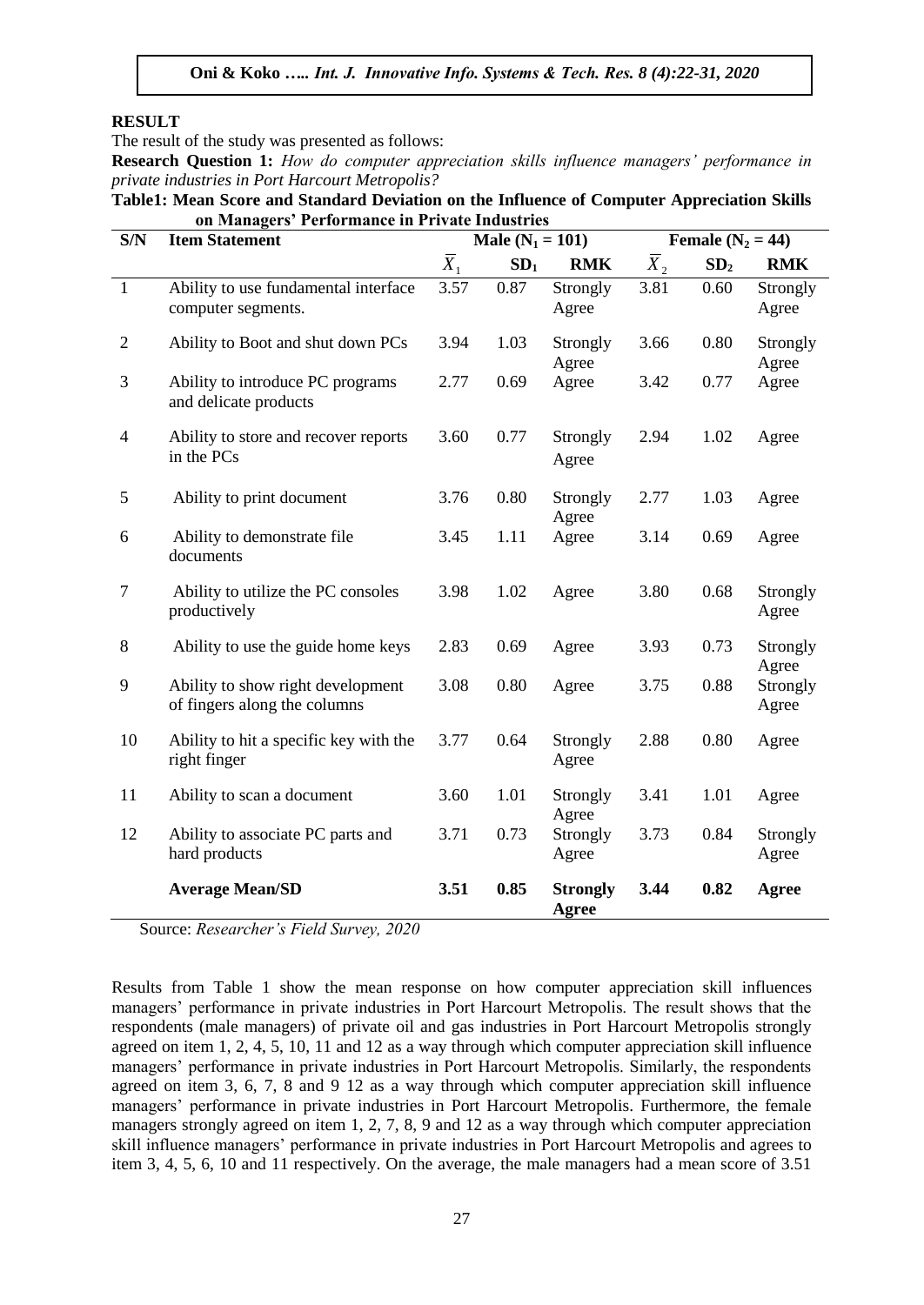with standard deviation of 0.85 while the female managers had an average mean score of 3.44 with standard deviation of 0.82.

**Research Question 2:** *How do database management skills influence managers' performance in private industries in Port Harcourt Metropolis?*

**Table 4.2: Mean Score and Standard Deviation of the Influence of Database Management Skills on Managers' Performance in Private Industries**

| S/N | <b>Item Statement</b>                                                            |                  | Male $(N_1 = 101)$ |            |                  | Female $(N_2 = 44)$ |            |  |
|-----|----------------------------------------------------------------------------------|------------------|--------------------|------------|------------------|---------------------|------------|--|
|     |                                                                                  | $\overline{X}_1$ | SD <sub>1</sub>    | <b>RMK</b> | $\overline{X}_2$ | SD <sub>2</sub>     | <b>RMK</b> |  |
| 13  | Ability to create and maintain a data                                            | 3.66             | 1.02               | Strongly   | 3.80             | 0.65                | Strongly   |  |
|     |                                                                                  |                  |                    | Agree      |                  |                     | Agree      |  |
| 14  | Ability to extract and list all records                                          | 2.81             | 0.93               | Agree      | 3.40             | 1.11                | Agree      |  |
| 15  | Ability to sort records in ascending or<br>descending order                      | 3.06             | 0.77               | Agree      | 3.18             | 0.71                | Agree      |  |
| 16  | Ability to generate formulated text 3.99<br>with subtotals and totals            |                  | 0.60               | Strongly   | 2.90             | 0.85                | Agree      |  |
|     |                                                                                  |                  |                    | Agree      |                  |                     |            |  |
| 17  | Ability to Make a record in a 3.58<br>spreadsheet                                |                  | 0.84               | Strongly   | 3.64             | 0.60                | Strongly   |  |
|     |                                                                                  |                  |                    | Agree      |                  |                     | Agree      |  |
| 18  | sections<br>and<br>Ability<br>to<br>sort<br>characterizing fields and cells      | 3.71             | 0.70               | Strongly   | 2.84             | 0.84                | Agree      |  |
|     |                                                                                  |                  |                    | Agree      |                  |                     |            |  |
| 19  | Ability to interpret and execute<br>programme instructions                       | 3.60             | 0.63               | Strongly   | 3.44             | 1.01                | Agree      |  |
|     |                                                                                  |                  |                    | Agree      |                  |                     |            |  |
| 20  | Ability to insert rows and columns                                               | 3.52             | 1.03               | Strongly   | 3.67             | 1.02                | Strongly   |  |
|     |                                                                                  |                  |                    | Agree      |                  |                     | Agree      |  |
| 21  | Ability to send text and graphics                                                | 3.44             | 0.81               | Agree      | 3.82             | 0.77                | Strongly   |  |
|     |                                                                                  |                  |                    |            |                  |                     | Agree      |  |
| 22  | Ability to operate teleconference 3.73 0.77<br>facilities                        |                  |                    | Strongly   | 3.66             | 0.60                | Strongly   |  |
|     |                                                                                  |                  |                    | Agree      |                  |                     | Agree      |  |
| 23  | Ability to co-ordinate mail services                                             | 3.14             | 0.96               | Agree      | 2.97             | 0.92                | Agree      |  |
| 24  | with the post offices<br>Ability to compose, send and receive                    | 3.83             | 0.83               | Strongly   | 2.51             | 0.81                | Agree      |  |
|     | electronic mails (email)                                                         |                  |                    | Agree      |                  |                     |            |  |
| 25  | Ability to use Bulletin Board Systems                                            | 2.88             | 0.57               | Agree      | 2.60             | 0.70                | Agree      |  |
| 26  | Ability to use internet services skills<br>and their applications and operations |                  |                    |            |                  |                     |            |  |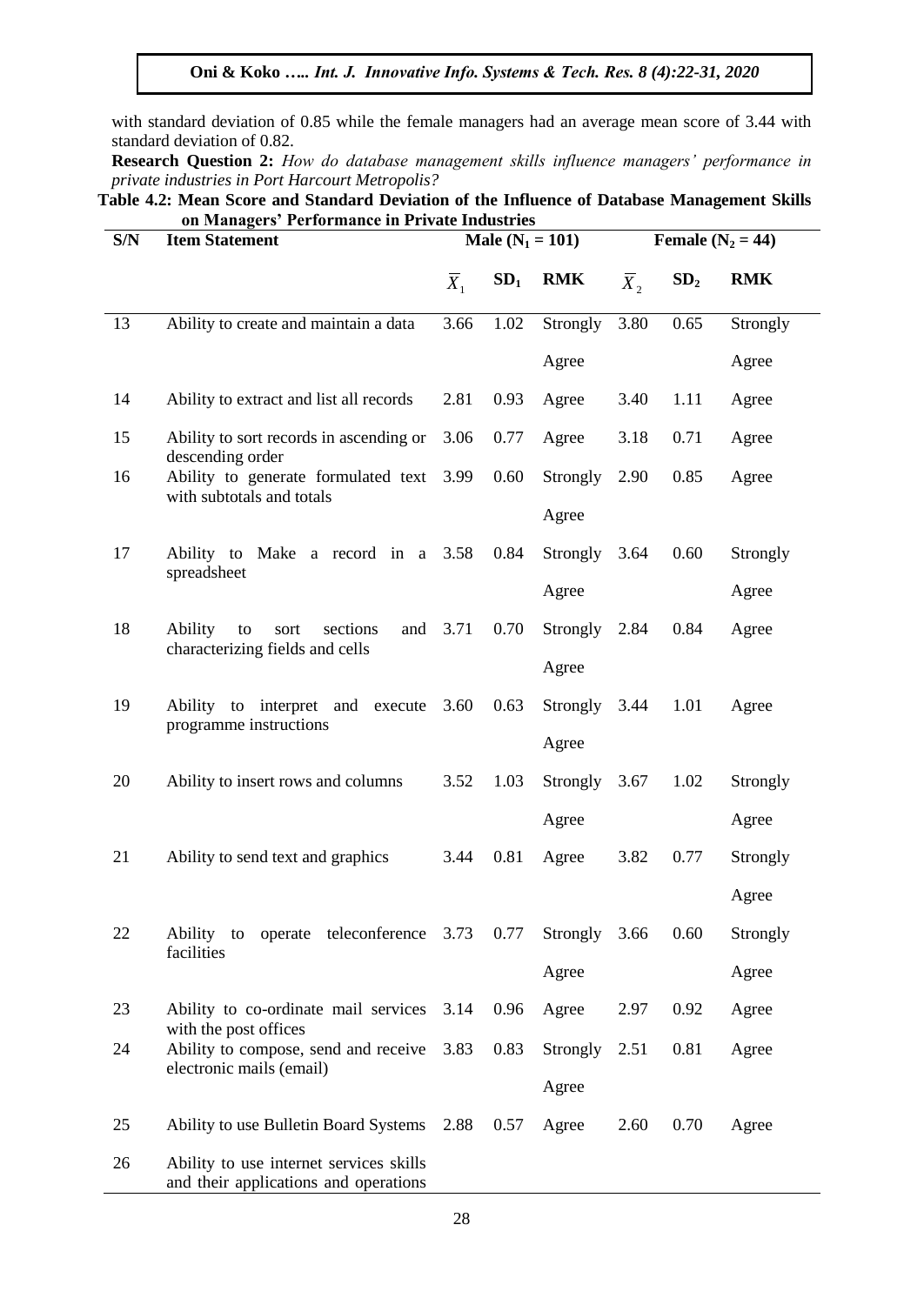| a            | in:<br>Use e-mails                                                                                 | 3.06 | 1.03 | Agree    | 3.06 | 0.64 | Agree    |
|--------------|----------------------------------------------------------------------------------------------------|------|------|----------|------|------|----------|
| b            | Use e-commence                                                                                     | 3.50 | 0.66 | Strongly | 3.71 | 1.02 | Strongly |
|              |                                                                                                    |      |      | Agree    |      |      | Agree    |
| $\mathbf{C}$ | Use e-banking                                                                                      | 3.04 | 0.70 | Agree    | 3.50 | 0.55 | Strongly |
|              |                                                                                                    |      |      |          |      |      | Agree    |
| d            | Use e-marketing                                                                                    | 3.09 | 0.97 | Agree    | 3.69 | 0.86 | Strongly |
|              |                                                                                                    |      |      |          |      |      | Agree    |
| 27           | Ability to use the internet to send 3.77<br>mails, conference papers, and journal<br>among others. |      | 0.77 | Strongly | 3.72 | 0.72 | Strongly |
|              |                                                                                                    |      |      | Agree    |      |      | Agree    |
| 28           | search for materials<br>Ability to<br>through internet                                             | 3.49 | 1.04 | Agree    | 3.41 | 0.97 | Agree    |
| 29           | Ability to send an attachment with an 3.70<br>e-mail                                               |      | 0.89 | Strongly | 3.66 | 0.88 | Strongly |
|              |                                                                                                    |      |      | Agree    |      |      | Agree    |
| 30           | Ability to use search engine to find 3.94<br>desired information                                   |      | 0.87 | Agree    | 2.89 | 0.64 | Agree    |
|              | <b>Average Mean/SD</b>                                                                             | 3.42 | 0.84 | Agree    | 3.36 | 0.81 | Agree    |

Source: *Researcher's Field Survey, 2020*

Result from Table 2 show the mean response on how database management skills influence managers' performance in private industries in Port Harcourt Metropolis. The result shows that the respondents (male managers) of private oil and gas industries in Port Harcourt Metropolis strongly agreed on item 13, 16, 17, 18, 19, 20, 22, 24, 26b, 27 and 28 as a way through which computer database management skills influence managers' performance in private industries in Port Harcourt Metropolis. Similarly, the respondents agreed on item 14, 15, 21, 23, 25, 26a, 26c, 26d, 28 and 30 as a way through which computer database management skills influence managers' performance in private industries in Port Harcourt Metropolis. Furthermore, the female managers strongly agreed on item 13, 17, 20, 21, 22, 26b, 26c, 26d, 27 and 29 as a way through which computer database management skills influence managers' performance in private industries in Port Harcourt Metropolis and agrees to item 14, 15, 16, 18, 19, 23, 24, 25, 26a, 28 and 30 respectively. On the average, the male managers had a mean score of 3.42 with standard deviation of 0.84 while the female managers had an average mean score of 3.36 with standard deviation of 0.81.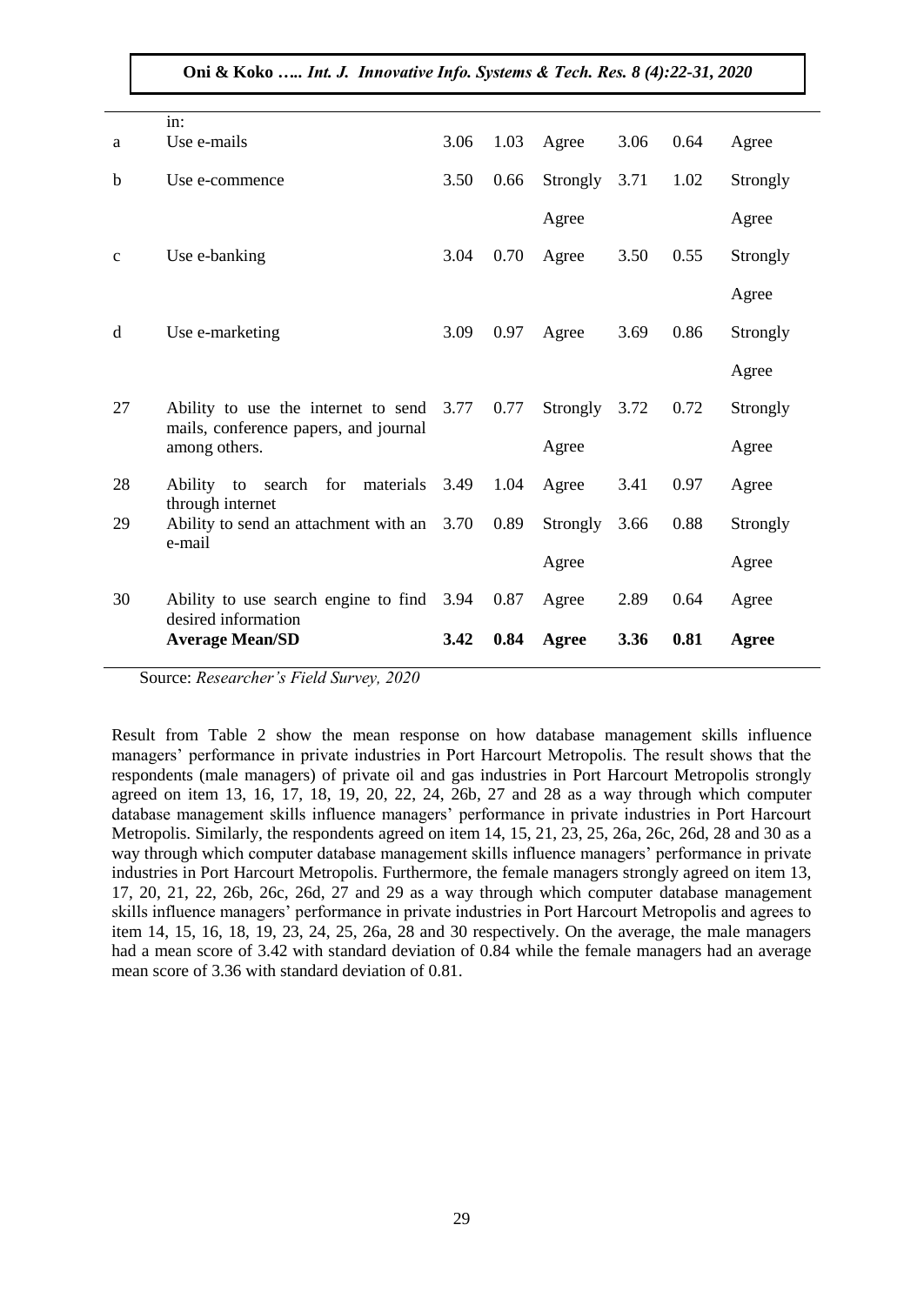#### **Statistical Test of Hypotheses**

The following null hypotheses were formulated and tested at 0.05 level of significance to guide the study.

1. There is no significant difference in the mean ratings of male and female managers on the influences of computer appreciation skills on managers' performance in private industries in Port Harcourt Metropolis.

| Table 5: 2-Test Analysis on Initiative of Computer Appreciation Skills |      |           |     |     |          |      |       |               |  |
|------------------------------------------------------------------------|------|-----------|-----|-----|----------|------|-------|---------------|--|
| S/N                                                                    | Y    | <b>SD</b> | N   | df  | $\alpha$ | zcal | zcrit | <b>Remark</b> |  |
| Male                                                                   | 3.51 | 0.85      | 101 | 143 | 0.05     | 1.46 | 1.96  | Accepted      |  |
| Female                                                                 | 3.44 | 0.82      | 44  |     |          |      |       |               |  |

| Table 3: z-Test Analysis on Influence of Computer Appreciation Skills |  |  |  |
|-----------------------------------------------------------------------|--|--|--|

**Source:** *Researcher's Field Result; 2020* Accept Ho if zcal ≤ zcrit, Otherwise Reject Ho.

Since the calculated value of z (zcal = 1.46) is less than the critical value of z (zcrit = 1.960) at 0.05 level of significance, the null hypothesis was accepted. This implies that there is no significant difference in the mean ratings of male and female managers on the influences of computer appreciation skills on managers' performance in private industries in Port Harcourt Metropolis.

2. There is no significant difference in the mean ratings of male and female managers on the influences of database management skills on managers' performance in private industries in Port Harcourt Metropolis.

**Table 4: z-Test Analysis on Influence of Database Management Skills**

| S/N    | $\boldsymbol{X}$ | <b>SD</b> | N   | df  | $\alpha$ | zcal | zcrit | <b>Remark</b> |
|--------|------------------|-----------|-----|-----|----------|------|-------|---------------|
| Male   | 3.42             | 0.84      | 101 |     |          |      |       |               |
|        |                  |           |     | 143 | 0.05     | 0.41 | 1.96  | Accepted      |
| Female | 3.36             | 0.81      | 44  |     |          |      |       |               |

**Source:** *Researcher's Field Result; 2020* Accept Ho if zcal ≤ zcrit, Otherwise Reject Ho.

Since the calculated value of z (zcal =  $0.41$ ) is less than the critical value of z (zcrit = 1.960) at 0.05 level of significance, the null hypothesis was accepted. This implies that there is no significant difference in the mean ratings of male and female managers on the influences of database management skills on managers' performance in private industries in Port Harcourt Metropolis.

#### **DISCUSSION OF FINDINGS**

The study investigated the influence of information and communication technology skills on office managers' performance in private industries in Port Harcourt Metropolis. However, the result in Table 1 shows that computer appreciation skill greatly influences managers' performance in private industries in Port Harcourt Metropolis. Also, the result of Table 3 shows that there is no significant difference in the mean ratings of male and female managers on the influences of computer appreciation skills on managers' performance in private industries in Port Harcourt. This finding is corroborated by Nwaokwa and Okoli (2012). They revealed that ICT has influenced the performance of secretaries in much different ways, speedy delivery of information, accuracy and effectiveness at work. Consequently, the no gender difference in the perception of the respondents indicated that the responses of male and female respondents do not differ significantly on how computer appreciation skill influence managers' performance in private industries in Port Harcourt Metropolis.

Also, the result in Table 2 shows that database management skills as an aspect of information and communication technology skills greatly influence managers' performance in private industries in Port Harcourt Metropolis. While the result of Table 4 shows that there is significant difference in the